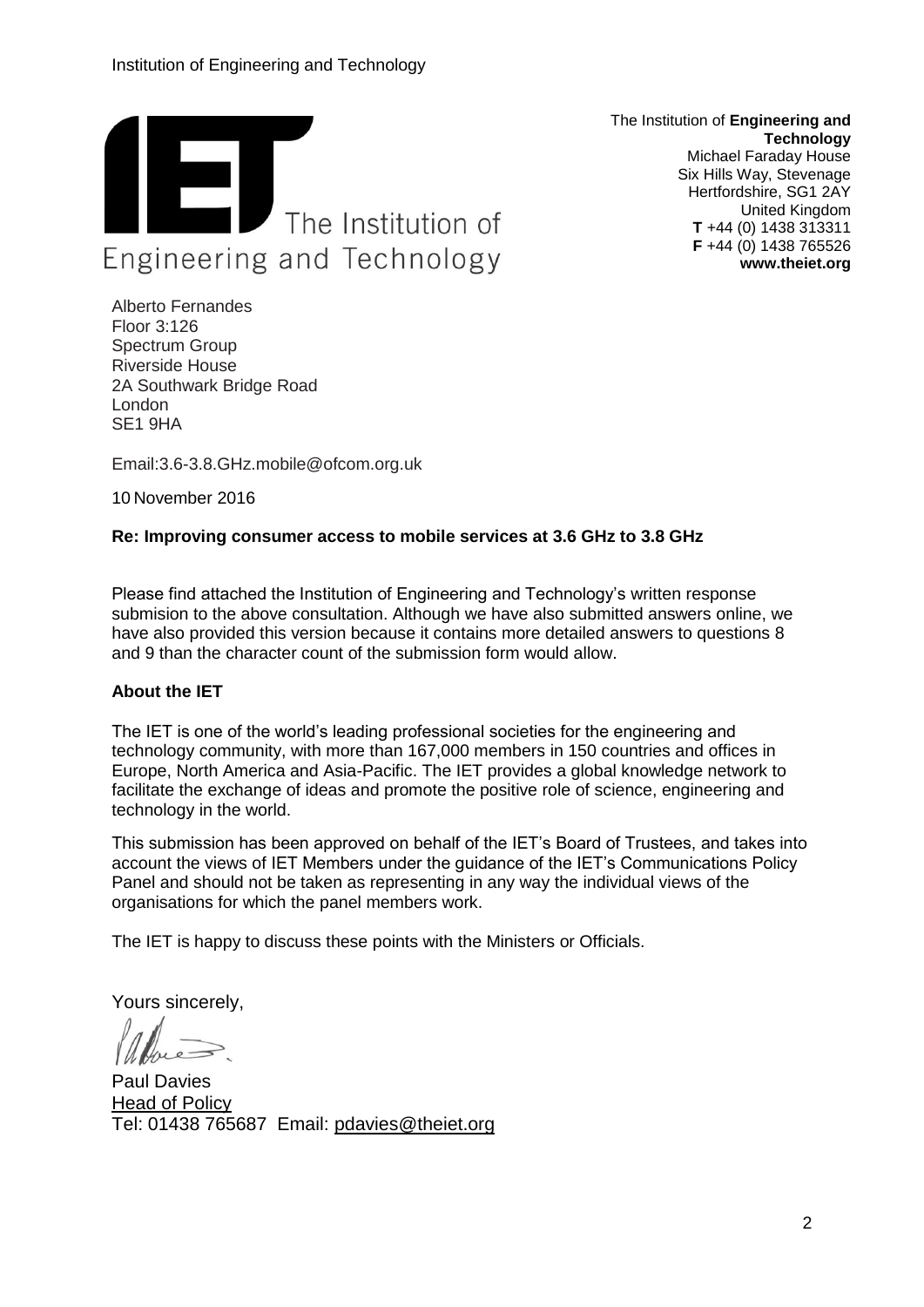## **Question 1: Do you have any comments on the use of the 3.6 to 3.8 GHz band by existing services?**

The threat of harmful interference from the existing services to the new 5G enhanced Mobile Broadband Services needs to be made more explicit in the analysis. For this purpose, Ofcom needs "a reference model" for the likely 5G enhanced Mobile Broad Band networks. Such a model would not just illuminate where the threat of harmful interference was more likely but also deliver confidence to incumbent users where mutual harmful interference issues were less likely.

## **Question 2: Do you agree with our identification of a trend towards the use of mobile in the 3.6 to 3.8 GHz band?**

The RSPG has identified three 5G pioneer bands and each uniquely fit for purpose. One of the three is the range 3.4 – 3.8 GHz (within which the band in question sits) is essential for the success of a 5G high capacity "mobile" services with dense small cell clusters across urban areas.

### **Question 3: Do you agree with our high level proposal to make 116 MHz within the 3.6 to 3.8 GHz band available for mobile and 5G services, bearing in mind our statutory duties and the high level trends we have identified?**

Yes.

#### **Question 4: Do you agree with our general approach regarding spectrum currently licensed to UK Broadband?**

It is very difficult for those likely to invest in 5G networks and UK Broadband to assess the potential for harmful interference to each other's services when there is currently no reference model of a 5G network in this band, there is no delineation of where coverages will ultimately reach out to (on either side) and no idea how UK Broadband's network architecture and technical characteristics might evolve in the future. For example, UK Broadband itself may want to adopt 5G technology and this might ease compatibility issues. The price of holding all options open on all sides might be the exclusion of one or the other to avoid a myriad of theoretical harmful interference situations that might never happen in practice.

#### **Question 5: Do you agree with our assumptions, methodology, and conclusions with regards to potential coexistence between mobile and existing fixed links and satellite earth stations? Please refer to annex 5 for further details.**

The assessment of harmful interference from new 5G mobile services *is based on theoretical modelling*. As a general rule theoretical models tends to seriously over-estimate the threat of harmful interference. There can be no doubt of the potential of harmful interference but the margin of error is likely to be on the side of significantly over estimating its impact.

# **Question 6: Do you have a view on any of the two options we identified?**

In principle we think the right option is (b). It delivers a rare opportunity to optimise the use of the spectrum across the 3.4 – 3.8 GHz band identified by the RSPG as giving the UK and Europe the opportunity of being a leader in 5G. However, the approach should be taken on the basis of why this band is particularly needed for new 5G networks and its consequential natural geographic limits rather than falling back on how 4G national networks have evolved. In particular dense small cell network clusters delivering contiguous coverage of Gb/s data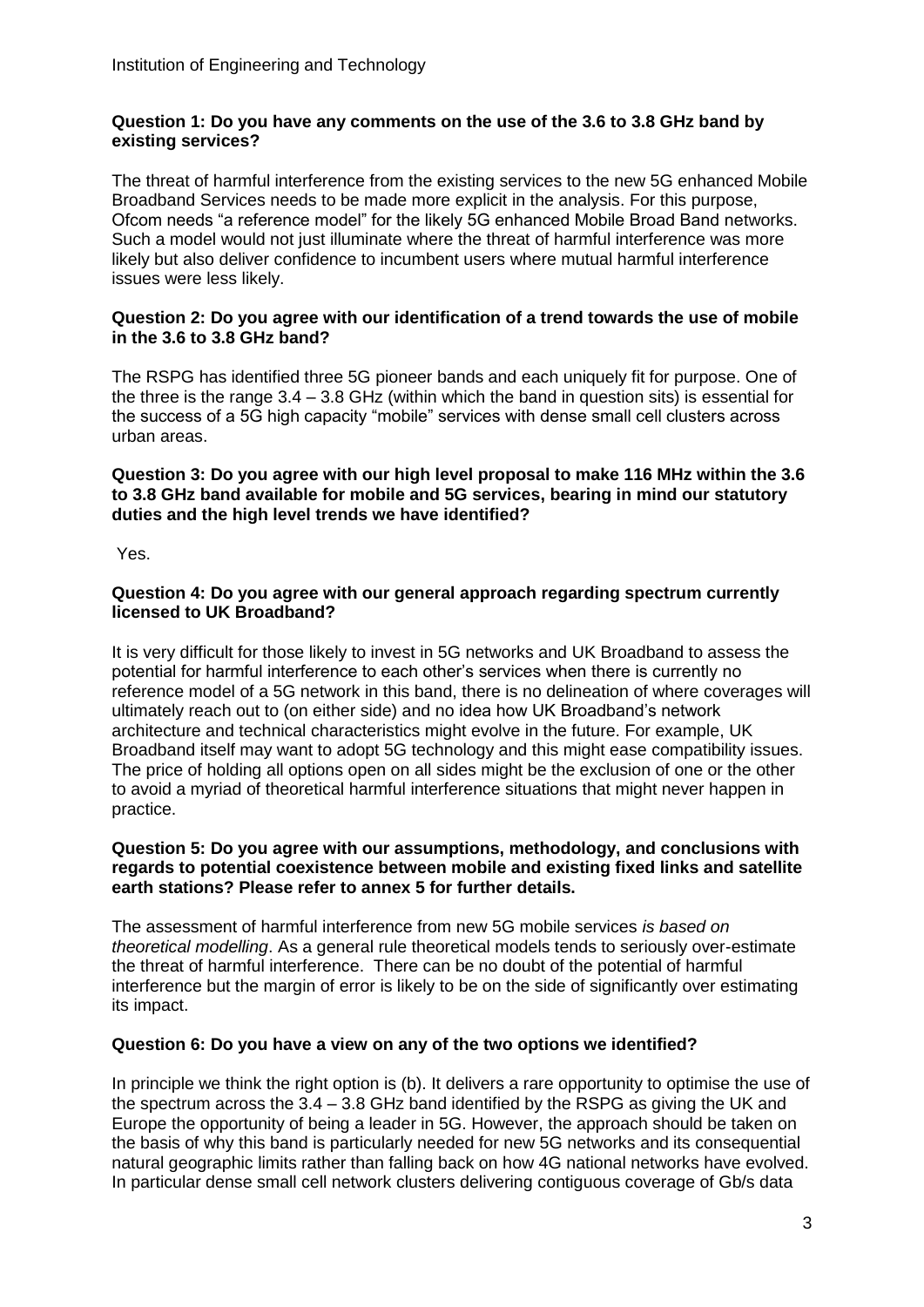speeds for those on the move are unlikely to be located beyond urban areas and certainly there will never be national wide area coverage.

#### **Question 7: Do you have any quantitative evidence on the costs and benefits associated with the options? This include costs for existing users and/or consumers of existing services associated with potential changes, and benefits to UK consumers in gaining access to mobile services in this band.**

The value of the UK mobile market is of the order of £15 billion per year and the fixed telecoms market around £13 billion per year. 5G will bring a tighter coupling between these two markets. Many fixed links have a short wireless tail and as mobile networks move towards clusters of dense small cells it will drive the reach of fixed networks much closer to the end mobile customer. Therefore, 5G at the very least will be pivotal in sustaining this £28 billion a year market over the next 10-15 years, even before accounting for any new services the enhanced 5G networks will enable.

#### **Question 8: Do you have any other suggestions that would allow widespread 5G availability using the 3.6 to 3.8 GHz band across the UK while allowing certainty for at least some existing users to continue to provide the benefits currently provided by use of the 3.6 to 3.8 GHz band?**

All that we need to know for spectrum planning purposes about the earth stations and fixed links is known. This is not the case for 5G where relatively little has been defined. This leads to worst case assumptions having to be made. Were a "reference model" of a 5G network to be agreed with the industry – the interference issues could be much more tightly defined…both geographically and with time. What is a likely scenario for the roll out of 5G networks? Below is a strawman:

- Around 1.5% of the UK land mass has high enough footfall for multiple operators all to want to co-locate their small cells. This will account for the first 100,000 or so small cells to be rolled out, it defines where the most likely initial deployment will take place and where all the available spectrum will be deployed.
- The [UK National Ecosystem Assessment](http://uknea.unep-wcmc.org/) (2012) identifies 6.8% of the UK land mass as urban. Using this figure, some 500,000 cells in total are required to provide 5G coverage of all urban areas. However, beyond the first 100,000 or so cell sites the traffic will not exist to support multiple operators at each cell site. The first operator to a cell site removes the already marginal business case for other operators to subsequently co-locate. Where there is only one operator it opens up a greater potential for channel switching to solve harmful interference to incumbent services (assuming there to be more than one 100 MHz wide 5G RF channel that is accessible).
- Over the remaining 93.2% of the UK land mass and outside of buildings there is likely to be no commercial interest in locating 5G small cells as the business case falls below viability even for a single operator.
- Towards the periphery of 5G dense cell network coverage the cell sizes will increase to sustain viability (less dense networks).
- The signals at 3.6 GHz will not penetrate buildings very reliably so the emergence of indoor 5G cells are likely and numbers will grow into the millions. It is technically feasible to remotely control harmful interference to outside public 5G cells.

The numbers are purely illustrative but the strawman may help to dimension a reference model to provide a much greater level of certainty in over 93.2% of the UK land mass for non-5G services. The IET is willing to assist Ofcom develop the 5G Reference Model through suggesting appropriate values for key parameters needed for spectrum sharing calculations.